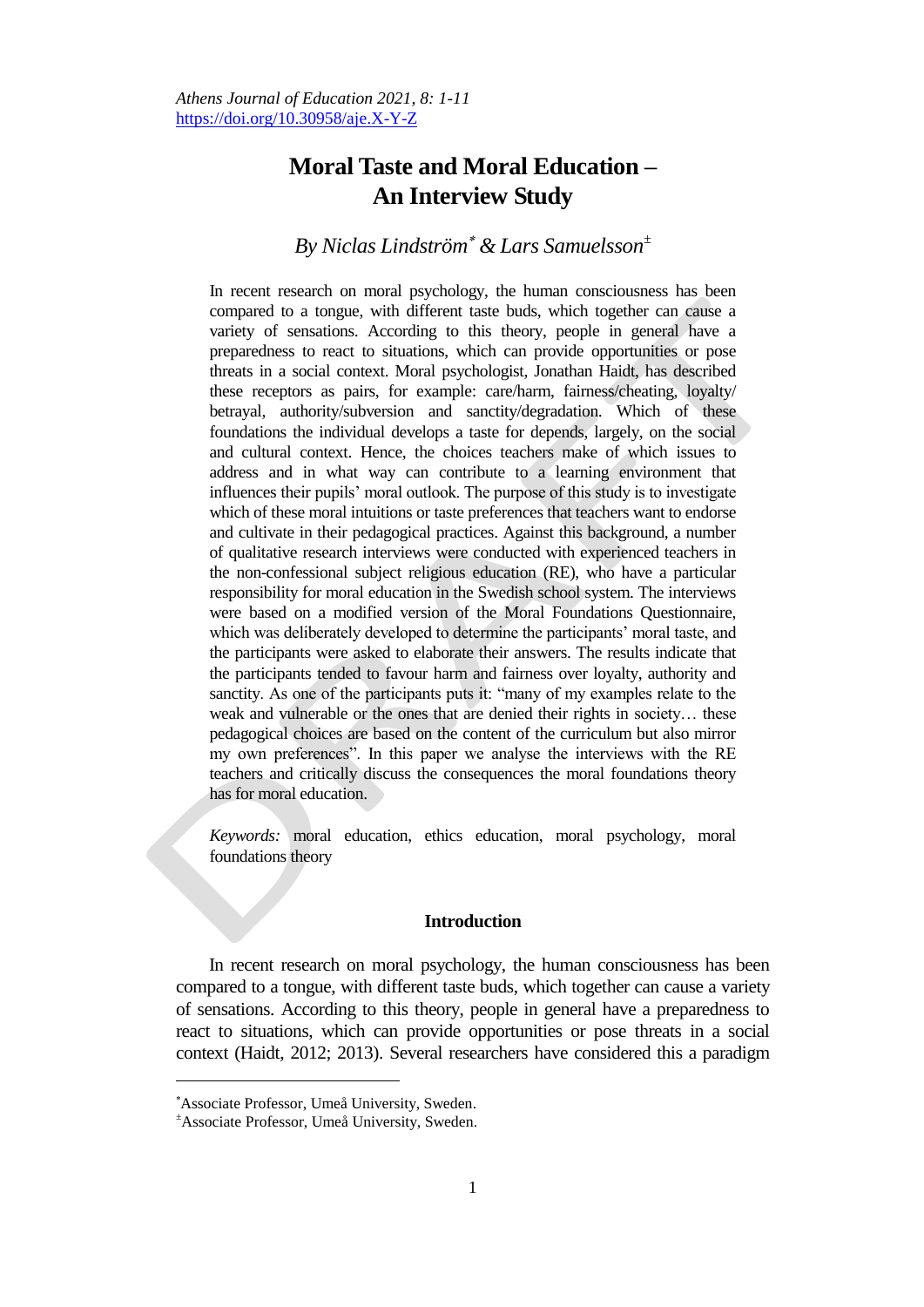shift within moral psychology but the interest from educationalists has so far been limited. Maxwell and Narvaez (2013) have, for instance, stated that despite the important influence of new moral psychology "on how many contemporary social psychologists understand moral information processing and explain people"s moral reactions, few attempts have been made to assess its significance for theory, research and practice in moral development and education" (p. 271). More recently, there has been a growing interest in moral psychology among educationalists, but very few of their contributions to the debate contain empirical studies. In this paper, we want to make a contribution to the current debate, on how moral psychology and empirical investigations can be relevant to educational studies.

The moral taste preferences may come naturally or be acquired in a social and cultural context. This is why teachers' choices of content and working methods may contribute to a learning environment, which influences their pupils" moral and political outlook. The purpose of this study is, thus, to investigate which of these moral intuitions or taste preferences that teachers want to endorse and cultivate in their pedagogical practices. Against this background, a number of qualitative research interviews were conducted with a group of experienced teachers in the non-confessional subject religious education (RE), who have a particular responsibility for moral education in the Swedish school system. The interviews were based on a modified version of the Moral Foundations Questionnaire, which was deliberately developed to determine the participants' moral taste, and the participants were asked to elaborate their answers (Graham, Haidt, & Nosek, 2008). We believe that this kind of study can be important as it may provide educators with knowledge that can facilitate informed choices of activities, teaching methods and pedagogical models.

# **Selected Literature Review**

# **Jonathan Haidt's Moral Foundations Theory**

Moral psychologist Jonathan Haidt has suggested that people, in general, have an innate preparedness to react to certain situations that occur in a social context. Just as the attention is automatically headed to a snake in the grass, it will also be directed to certain types of events in social contexts. An act of disrespect or cruelty, for example, tends to trigger intuitive reactions, e.g. of sympathy or anger (Haidt, 2012, p. 144; Haidt, 2013, p. 290). This preparedness means that some moral ideals will be easier for children to absorb than others depending on the extent to which they are consistent with our intuitive responses. Haidt describes this preparedness in terms of *moral foundations*:

Foundations are the universal psychological preparednesses (Seligman, 1971) that make it easy for children to learn some moral ideas (e.g., if someone hits you, hit him back), but hard to teach others (e.g., if someone hits you, turn the other cheek with love in your heart). (Haidt, 2013, p. 290)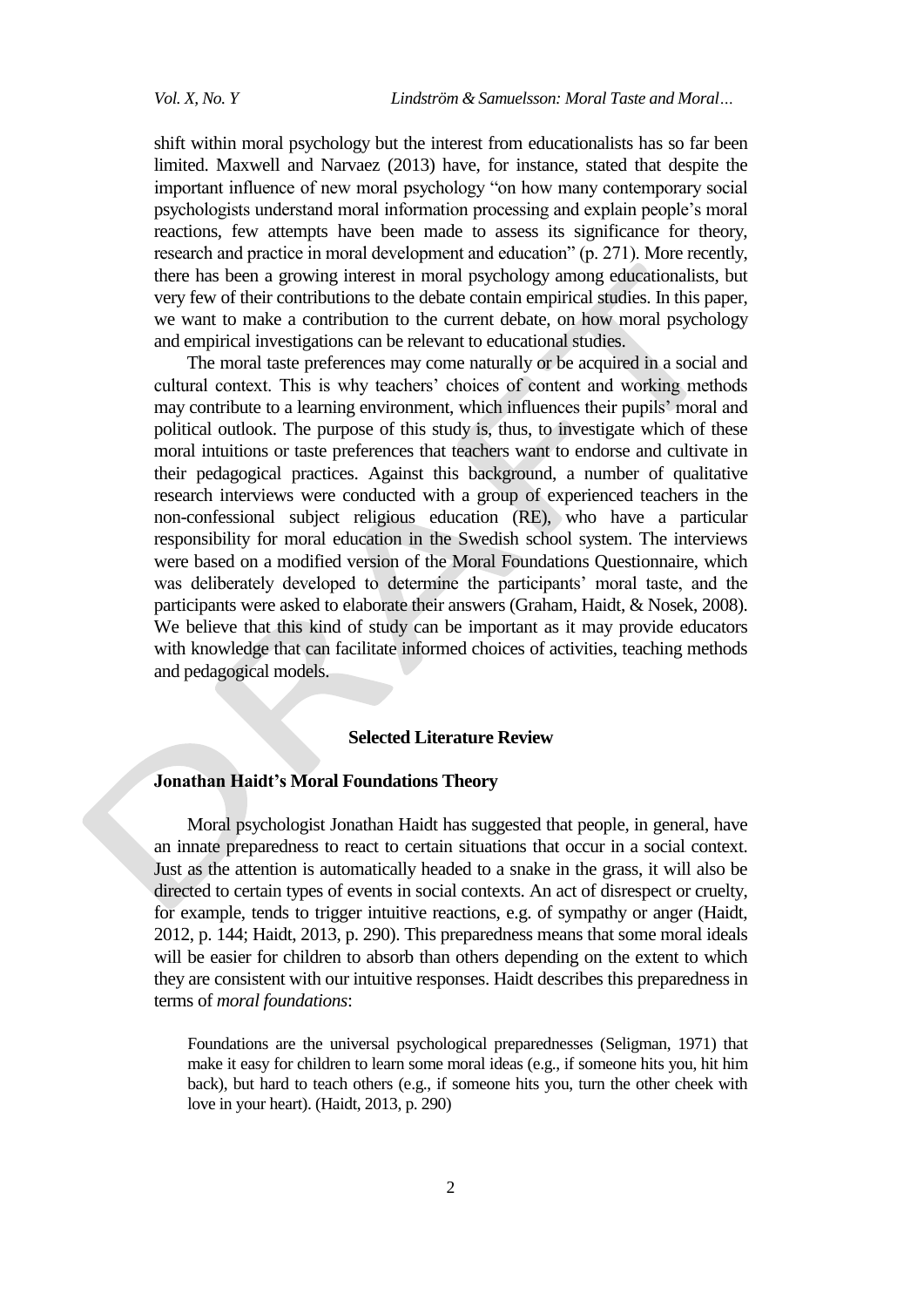This is the reason why moral psychologists compare the human consciousness to a tongue, with different taste buds, which together can cause a variety of sensations. Haidt (2012; 2013), has described these receptors as pairs, for example: care/harm, fairness/cheating, loyalty/betrayal, authority/subversion and sanctity/ degradation. Which of these foundations the individual develops a taste for depends, largely, on the social and cultural context (Graham, Haidt, & Rimm-Kaufman, 2008; Haidt, 2012, p. 146, p. 197).

The choices teachers make, of which issues to address and in what way, can contribute to a learning environment that influences their pupils' moral outlook. This becomes even more important considering that Haidt and his colleagues have been able to demonstrate a connection between those who adhere to *individualizing values* (harm and fairness) and a liberal political position and those who also embrace *binding values* (loyalty, authority and sanctity) and a conservative political position (Graham, Haidt, & Nosek, 2009). These results were confirmed by an extensive quantitative study that gathered over 34 000 participants. The participants were asked to grade, on a scale of 0-5 (where 0=not at all relevant and 5=extremely relevant), which considerations that they thought were relevant to decide whether something is right or wrong (Graham, Haidt, & Nosek, 2008). The study showed that self-reported liberals, on the one hand, tended to favour harm (3.67) and fairness (3.74) over loyalty (2.07), authority (2.06) and sanctity (1.27). Self-reported conservatives, on the other hand, distributed their valuations more evenly between harm (2.98), fairness (3.2), loyalty (3.08), authority (3.28) and sanctity (2.98) (p. 28).

Haidt has described how the results made him, as a liberal, work consciously to broaden his taste in moral emotions, to go beyond harm and fairness, and has called for teachers and researchers to do the same (Haidt & Kesebir, 2010, p. 842; Haidt, 2012, p. 118). Hence, the choices teachers make of how to treat these moral foundations may also shape their pupils" political outlook. The question of which intuitions or taste preferences that teachers want to endorse and cultivate in their pedagogical practices is not just an innocent matter of individual choice but can have far-reaching consequences for their pupils.

## **The Moral Foundations Theory in Educational Studies**

The Moral Foundations Theory has attracted attention and caused debate among moral psychologists, ethicists and philosophers. However, even if the theory could have important pedagogical consequences, it has not been discussed to the same extent within the educational field (Maxwell & Narvaez, 2013, p. 271).

Some researchers have criticized, for example, what they perceive as conceptual and methodological ambiguities in the new moral psychology. They have problematized the use of distinctions, between emotion and cognition and liberal and conservative, as too influenced by self-report data collection and imbued by the cultural context where the studies were performed (Haste, 2013; Blum, 2013). Others have criticized the new moral psychology for avoiding empirical evidence of how it is possible to develop critical thinking and the ability to make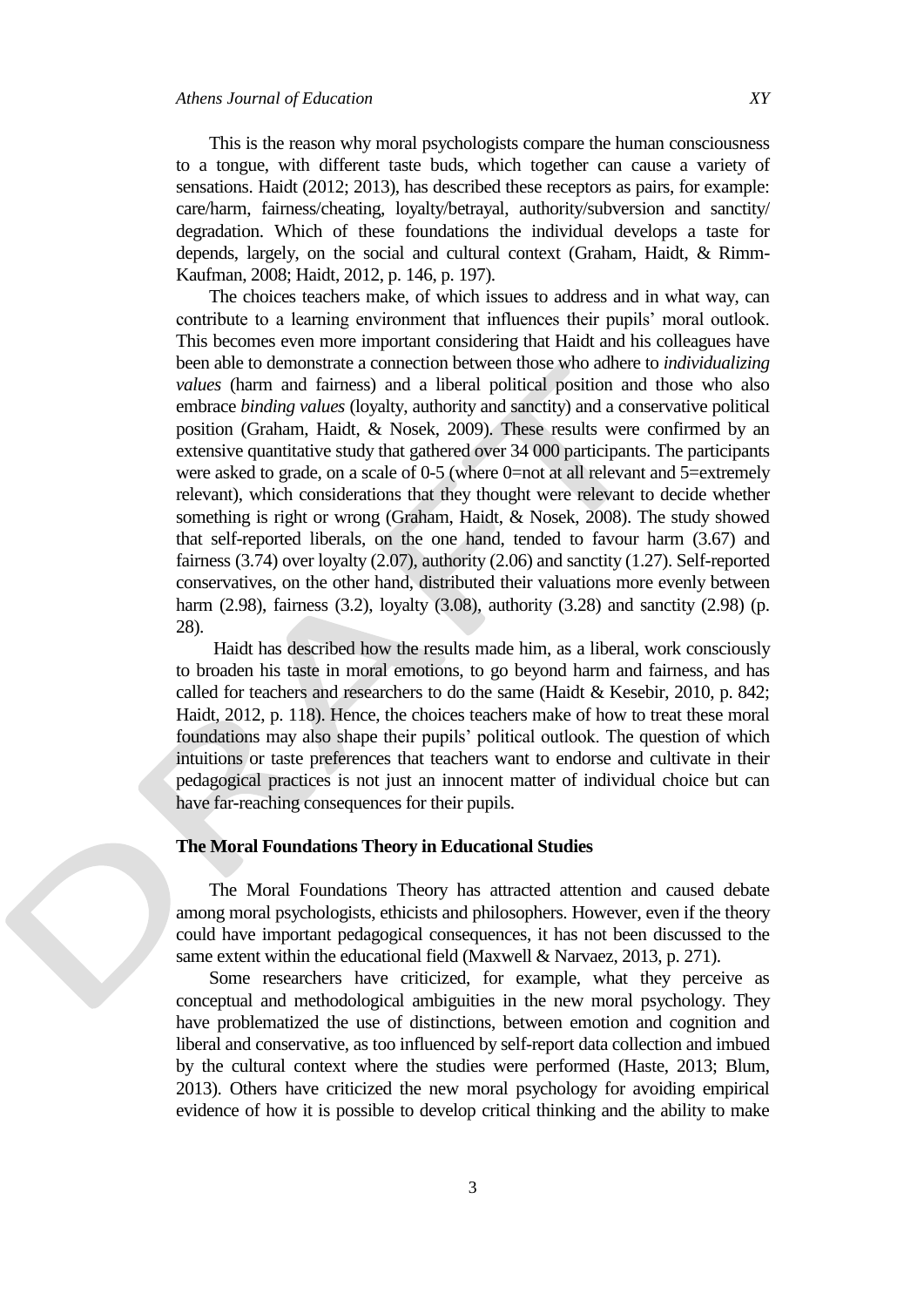considered judgements as part of character development (Musschenga, 2008; Kristjánsson, 2013; Kristjánsson, 2016). Still other researchers have discussed if the Moral Foundations Theory could contribute to the pupils' understanding of themselves (Murphy, 2014) or competing value systems (Musschenga, 2013). Some have even suggested that the theory could be used for the pupils to embrace a wider set of values than other moral pedagogical models (Maxwell & Beaulac, 2013). These educational researchers remain critical of the Moral Foundations Theory despite the vast support of the new moral psychology in psychological and neurological studies (see Graham et al., 2011; Graham et al., 2013; Haidt, 2012).

There are relatively few empirical studies on how the new moral psychology can affect teaching and several researchers have pointed to the need for more research in the field (see e.g., Maxwell & Narvaez, 2013; Haste, 2013). Some researchers have tried to establish a connection between the experience of threat and embracing binding values (Wright & Baril, 2013). Others have tried and failed to establish a connection between adhering to harm and fairness and a high score on a defining issues test (DIT) designed to measure moral development (Glover et al., 2014). Yet others have examined if specific emotional reactions could be linked to different moral foundations (e.g., compassion could be linked to care and disgust could be linked to purity) but often the connections are not as clear as the theory predicts (Landmann & Hess, 2017). None of the existing empirical studies investigates which of these moral intuitions or taste preferences that teachers want to endorse and cultivate in their pedagogical practices, which is the purpose of this study (see Wright & Baril, 2013; Glover et al., 2014; Landmann & Hess, 2017).

# **An Interview Study Based on the Moral Foundations Questionnaire**

We conducted a number of qualitative research interviews in order to investigate which moral intuitions or taste preferences RE teachers want to endorse and cultivate through their pedagogical practices. The participants were seven licenced RE teachers, with approximately 10-30 years of experience in the profession (Teacher 1-7), who are considered to have a special responsibility for moral education in the Swedish school system.

The interviews were based on a modified version of the Moral Foundations Questionnaire, which was deliberately developed to determine the participants' moral taste: care/harm, fairness/cheating, loyalty/betrayal, authority/subversion and sanctity/degradation. The original questionnaire consists of 32 questions, in total, tracking five moral foundations. In the study, a shortened version - consisting of ten questions in total - was used, where two questions were selected to track each of the five foundations. The participants were asked to grade, on a scale of 0-5 (where 0=not at all relevant and 5=extremely relevant), which considerations are relevant to decide whether something is right or wrong (Graham, Haidt, & Nosek, 2008). Afterwards, the teachers were asked to motivate their answers and encouraged to illustrate with examples from their pedagogical practices (see Yin, 1994; Kvale, 2007). These questions were posed to examine which values the teachers wanted to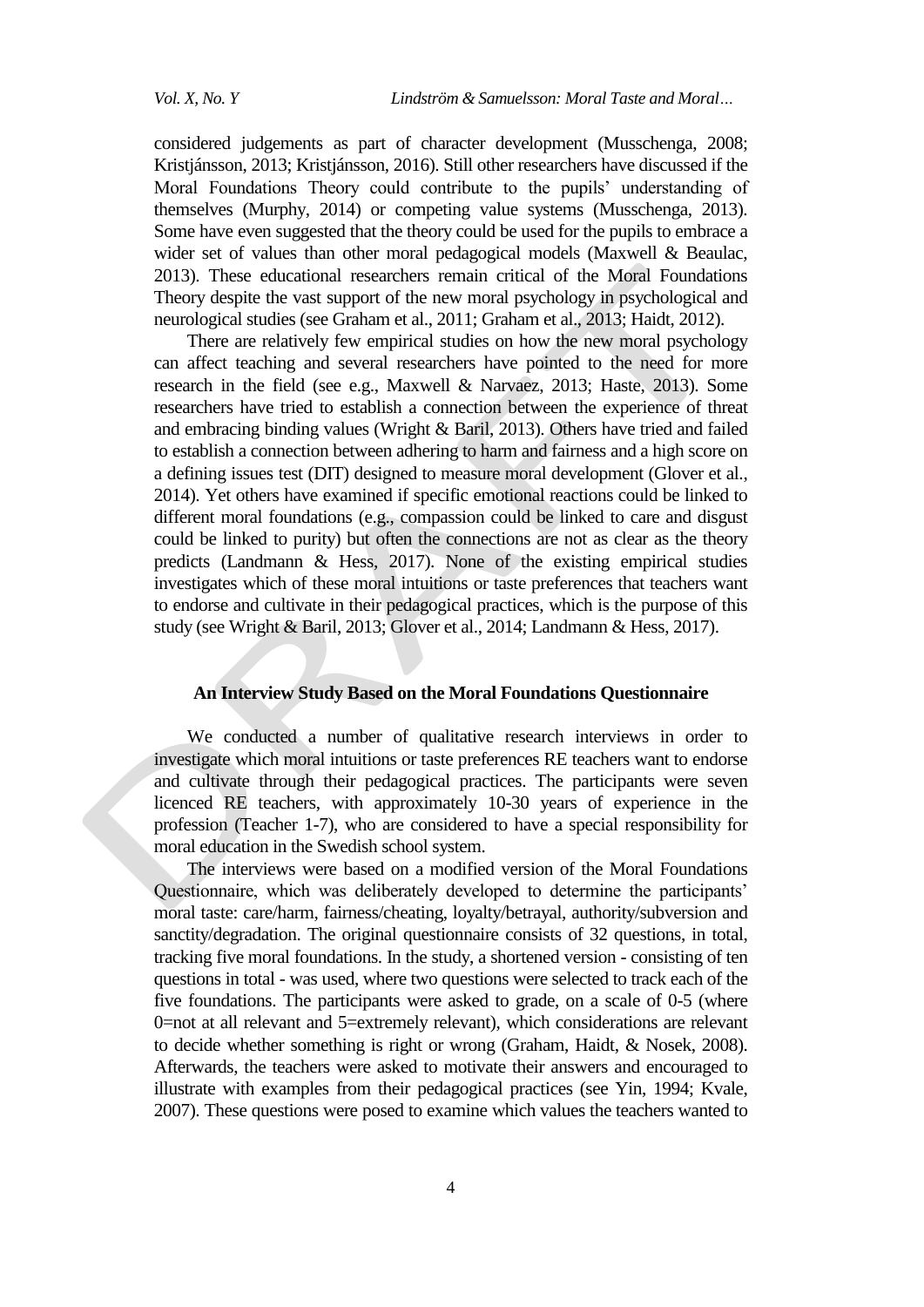endorse and cultivate through their pedagogical practices. The interviews were audio-recorded and transcribed to enable further analysis and serve as a background to the upcoming discussion (see Kvale, 2007, pp. 92-97).

We briefed the teachers who took part in the study of the general purpose and invited them to participate voluntarily. The teachers were informed that they could discontinue at any time and that their answers would be anonymized and used for research purposes only. We did not store any sensitive personal data or pose questions of a sensitive character, e.g., concerning political, philosophical or religious conviction. The interviews were carried out at the schools where the teachers work and on two occasions at Umeå University. Thus, the study was designed to ensure compliance to the general research ethical principles of informed consent, anonymity, confidentiality and precautious use of collected information (SRC, 2017).

In this study, we use the Moral Foundations Theory, which was introduced in the background, to analyse the teachers" answers and determine which moral taste preferences that they wanted to endorse and cultivate through their pedagogical practices. As the Moral Foundations Questionnaire is used in quantitative data collection we also have an opportunity to use supplementary questions to identify different positions which may or may not support the standard interpretation of the empirical content. We intend to apply the model in a context-sensitive manner to give a fair representation of the answers from the interviews (Lindström & Samuelsson, 2021). The purpose is to make a critical and empirically informed contribution to the ongoing debate.

#### **Results: Teachers' Views on Moral Foundations and Educational Values**

The teachers, who participated in this study, seem to favour *individualizing values* (harm and fairness) over *binding values* (loyalty, authority and sanctity). The results from the questionnaire were used to let the teachers elaborate on how these considerations affected their teaching in ethics during RE courses in the Swedish school system. The main focus of this part of the paper is how the teachers motivate their choices and how they are enacted in their pedagogical practices. This qualitative information, we believe, can make an important contribution to studies based on the quantitative Moral Foundations Questionnaire and especially when applied to an educational context. Table 1 shows the teachers'  $(T1-T7)$  views of which considerations are relevant to ethical judgement (see Graham, Haidt, & Nosek, 2008).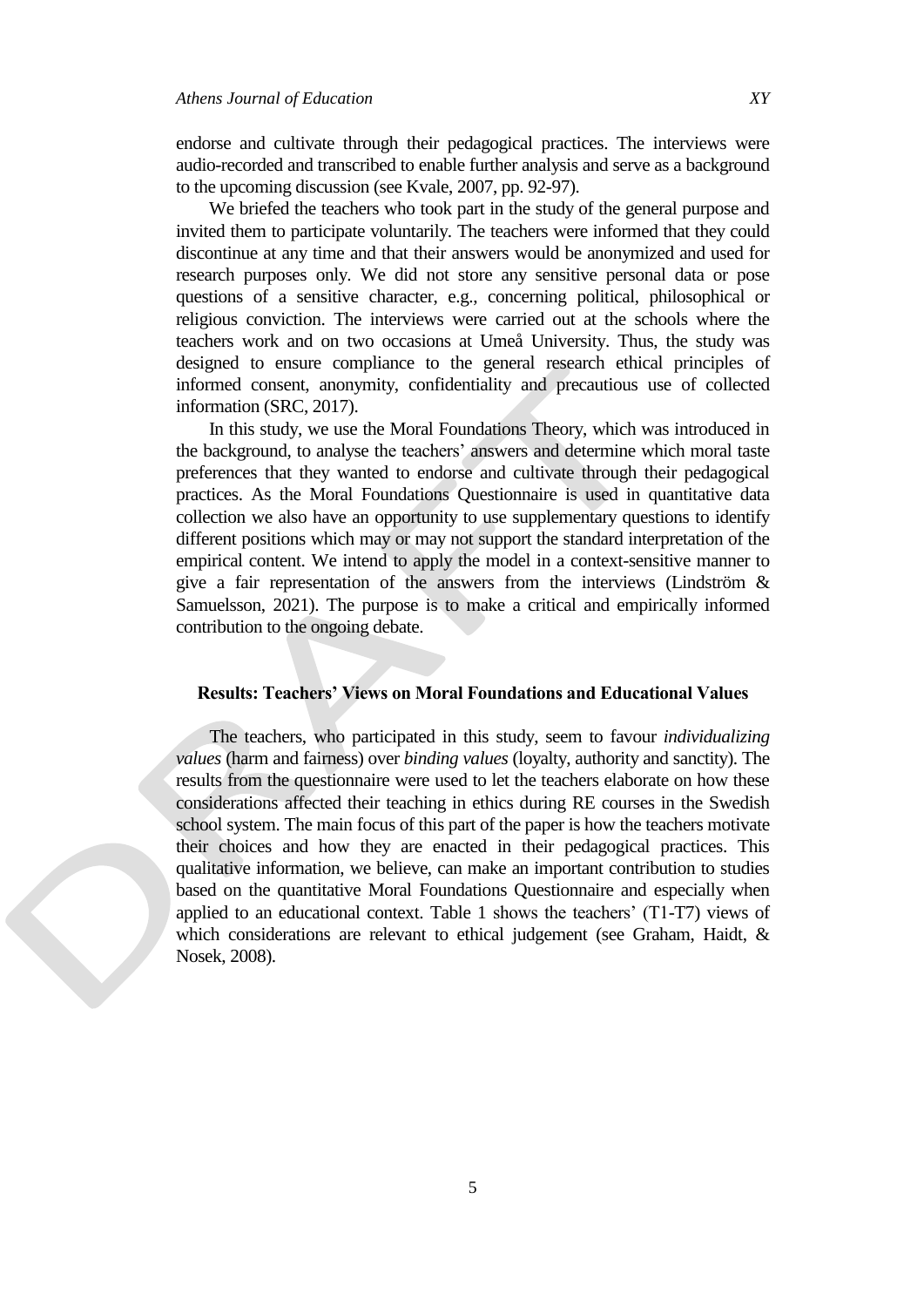|                                  | <b>Moral</b><br>foundations | Whether or not<br>someone:                          | <b>T1</b>      | T <sub>2</sub> | T3                       | <b>T4</b>      | <b>T5</b>      | T <sub>6</sub> | T7       | $\mathbf{A}$ |
|----------------------------------|-----------------------------|-----------------------------------------------------|----------------|----------------|--------------------------|----------------|----------------|----------------|----------|--------------|
| <b>Individualizing</b><br>values | care/harm                   | cared for someone weak<br>or vulnerable             | 5              | $\overline{4}$ | 5                        | 5              | 5              | 5              | 5        | 4.9          |
|                                  |                             | suffered emotionally                                | 5              | $\overline{4}$ | 4                        | 5              | 4              | 5              | 5        | 4.6          |
|                                  | fairness/<br>cheating       | was denied his or her<br>rights                     | 5              | 5              | 5                        | 5              | 5              | 5              | 5        | 5            |
|                                  |                             | some people were treated<br>differently than others | 5              | 5              | $\overline{\mathcal{L}}$ | $\mathbf{3}$   | 3              | 5              | $\gamma$ | 4.2          |
| <b>Binding values</b>            | loyalty/<br>betrayal        | showed a lack of loyalty                            | 3              | 2              | $\mathfrak{D}$           | 5              | 1              | $\overline{4}$ | 5        | 3.1          |
|                                  |                             | did something to betray<br>his or her group         | 3              | $\mathfrak{D}$ | 3                        | $\overline{2}$ | 1              | $\mathcal{R}$  | $\gamma$ | 2.3          |
|                                  | authority/<br>subversion    | conformed to the<br>traditions of society           | 1              | 3              | $\overline{c}$           | $\overline{2}$ | $\overline{c}$ | $\overline{2}$ | $\gamma$ | $\mathbf{2}$ |
|                                  |                             | showed a lack of respect<br>for authority           | $\overline{2}$ | 1              | 4                        | 1              | 1              | 3              | 5        | 2.4          |
|                                  | sanctity/<br>degradation    | violated standards of<br>purity and decency         | $\overline{5}$ |                | 3                        | 5              | 3              | 3              | $\gamma$ | 3.3          |
|                                  |                             | acted in a way that God<br>would approve of         | 3              | $\overline{2}$ | 3                        | $\overline{2}$ | $\overline{2}$ | 1              | 5        | 2.5          |

*Table 1.* Factors Teachers Consider Relevant to Ethical Judgements

Table 1 shows the teachers' (T1-T7) views of which considerations are relevant to ethical judgement (see Graham, Haidt & Nosek, 2008).

## **Factors not Relevant to Ethical Judgements**

The teachers' questionnaires indicate that they do not generally consider binding values as authority, loyalty and sanctity to be important when making ethical judgements. Hence, these values are not something they want to endorse or cultivate in their pedagogical practices. When the teachers are allowed to motivate why they do not consider these factors relevant, one of them expresses that authority is "negatively charged" and continues: "I am critical to a conservative approach [to ethics]… I believe that we need to be able to re-evaluate different phenomena depending on which context we are considering" (Teacher 4). Another teacher elaborates on a similar point and expresses that an emphasis on authority and loyalty may prevent the pupils from making "their own ethical assessments", which is an important part of RE (Teacher 5). An interpretation is that these teachers associate authority with a lack of flexibility that is needed when making assessments in different contexts of a modern society where conditions may change rapidly. The answers also seem to suggest that trust in authorities limits individual freedom and that the teachers rather want to encourage the pupils to make autonomous decisions and take responsibility for their choices.

Several of the participants are critical of binding values as they consider them incompatible with autonomy or critical thinking and believe has had negative consequences. One teacher expresses, for instance, that to follow authorities or traditions would be to "dismiss the heritage from the enlightenment" and pave way for "a return to the Middle Ages" (Teacher 2). Another teacher considers binding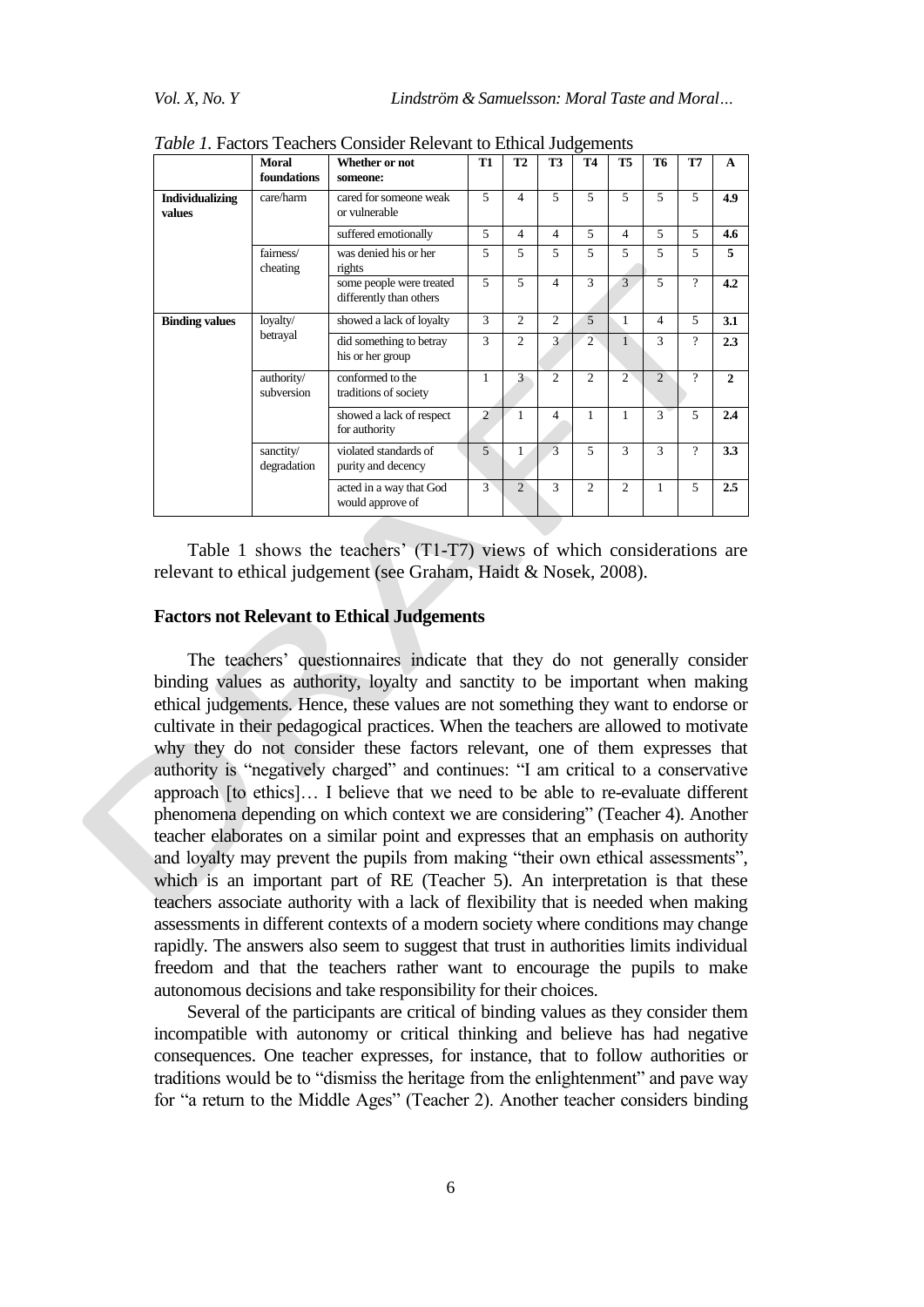values to be associated with a problematic relationship to the environment and connected to religious convictions:

When it comes to our way of treating the planet, there are good reasons to question whether our traditions would be a reasonable starting point for judging what is right or wrong. There are writings in the legislation about the rights of the weak and vulnerable, which is good, but I do not perceive them primarily as traditions. Otherwise, the starting point for assessments has often referred to shame and guilt within Puritan morality, which is something that remains within the culture but which there are good reasons to leave behind. (Teacher 1)

The teachers seem to express negative views on binding values but, even so, several of the participants in this study consider them a part of the subject RE in the Swedish school system. Some of the participants seem to think that authority and tradition are "important parts of various religions and life views" (Teacher 4) and that it is essential to "problematize" these cultural manifestations "without criticizing them too hard" (Teacher 6). One teacher expresses that tradition may be more important in comprehensive school because of the task to convey a set of fundamental values to the pupils. In upper secondary school "I am more focused on them [the pupils] finding their own argumentation, their own approach, that could play a role and have a meaning [for their ethical judgements]" (Teacher 5). Thus, authority and tradition seem to be considered the subject matter of religious studies rather than part of the normative content related to the task of conveying values and fostering democratic citizens.

# **Factors Relevant to Ethical Judgements**

The teachers' questionnaires indicate that they consider individualizing values, as harm and fairness, to be important when making ethical judgements. Hence, these values are something they want to endorse and cultivate in their pedagogical practices. Several of the participants in this study express a connection between care for the weak and vulnerable in society and fairness or rights. One teacher expresses that "some pupils are exposed and in difficult positions" and that it is important that "nobody is denied their rights at school" (Teacher 6). Another teacher wants to dissociate herself from "meritocracy or elitism" and says that it is important to understand that: "the pupils do not come to school to show what they know but to develop as human beings. I am grateful, as a teacher, to have the opportunity to learn so much together with my pupils every day" (Teacher 7). Yet another teacher stresses the significance of "acting according to the human rights in the society… and that should permeate the education" (Teacher 2).

The participants in this study seem to consider care and fairness as desirable on every level from personal, social, national and international relationships. An interpretation is that the individualizing values are considered to provide the pupils with possibilities rather than like binding values limit them. From that perspective, the attempt to endorse and cultivate individualizing values could become a vehicle to promote equal opportunities in society. Even if a majority of the teachers, who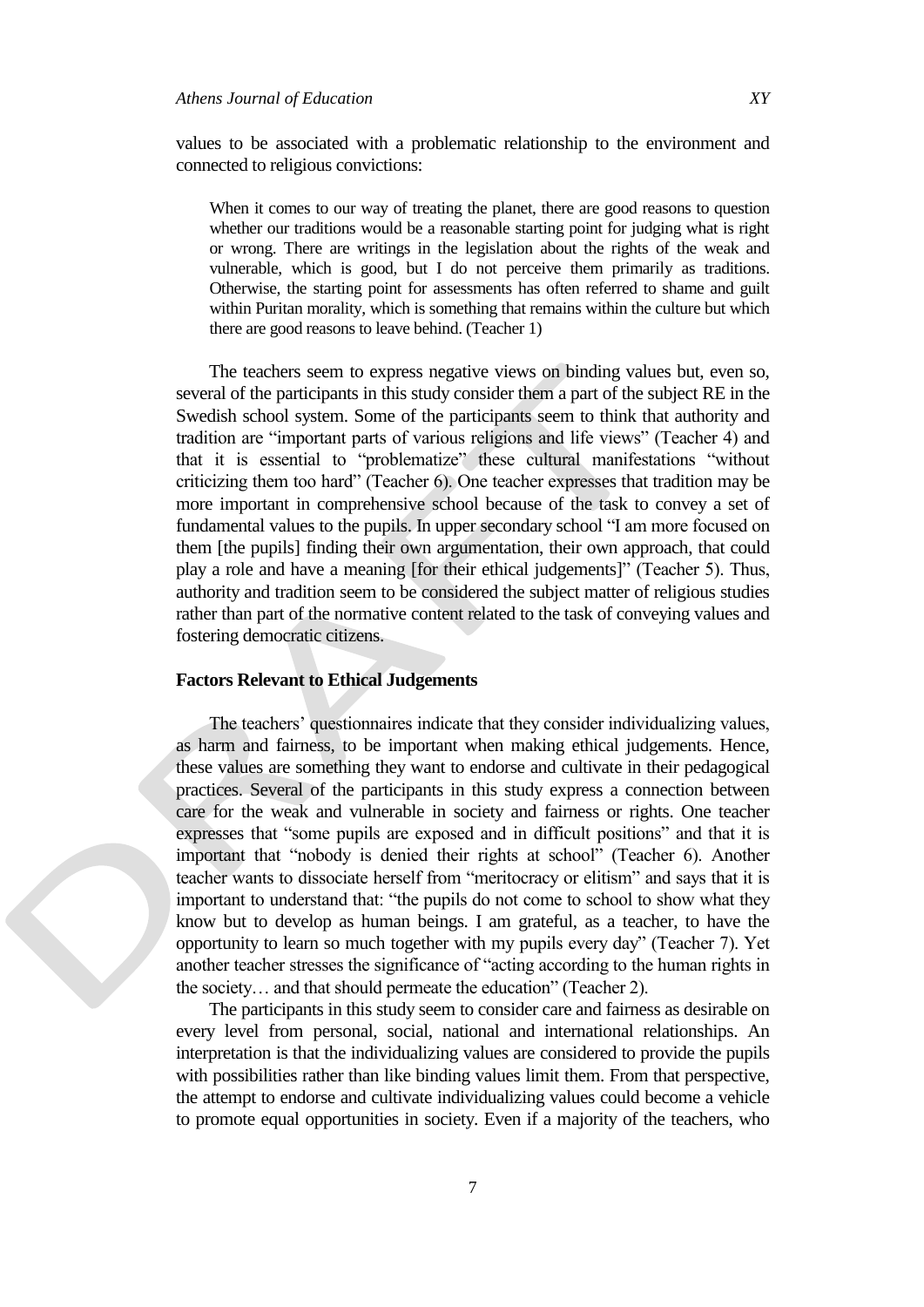participate in this study, share this perspective on harm and fairness there are some exceptions.

One of the teachers expresses how he becomes "aware of [his] own pedagogical practice" during the interview: "It is important to take the time, which I do not always do, to critically examine one"s own teaching in relation to the fundamental values of the curriculum. Many of the examples I use in my teaching relate to the weak and vulnerable or the ones that are denied their rights in society… these pedagogical choices are based on the content of the curriculum but also mirror my own preferences". He continues:

I notice that some of these examples touch the pupils and that they become committed to the issues we are considering… The choice of which examples to use and how to present them is important, to be able to raise the level of commitment in the classroom and make the issues urgent, for the pupils and me as a teacher. To understand that these are serious matters, there are values at stake, and that it really means something. This is not only an intellectual problem. It is important for how we choose to lead our lives. (Teacher 5)

This teacher is the only of the participants in this study who acknowledges himself as a part of a philosophical or ideological tradition. He struggles to explain how these convictions influence his teaching in a way that is coherent with the requirements of the curriculum. The teacher has chosen examples to evoke a sense of "solidarity" with less fortunate groups in society which can be interpreted as endorsing binding values. However, these exercises also require that the pupils develop an awareness of certain societal problems and can provide reasons for their judgements, which can be interpreted as conveying individualizing values. The analysis of this specific case suggests that it is possible to use examples, which involve harm and fairness, to appeal to a variety of binding and individualizing values. Thus, the strict division between binding and individualizing values posited within the Moral Foundations Theory, appears hard to maintain in an educational context.

# **Discussion**

According to the Moral Foundations Theory people, in general, tend to react intuitively to various kinds of events that occur in the immediate social context. These intuitive reactions follow certain patterns and most of us can sense a variety of *individualizing values* and *binding values*. The point of departure of this study is that the choices teachers make of which issues to address and in what way can contribute to a learning environment that influences their pupils" moral and political outlook. The purpose of this study has been to investigate which moral intuitions or taste preferences that Swedish RE teachers want to endorse and cultivate in their pedagogical practices.

The results from the Moral Foundations Questionnaire show that the RE teachers who participated in this study tended to favour individualizing values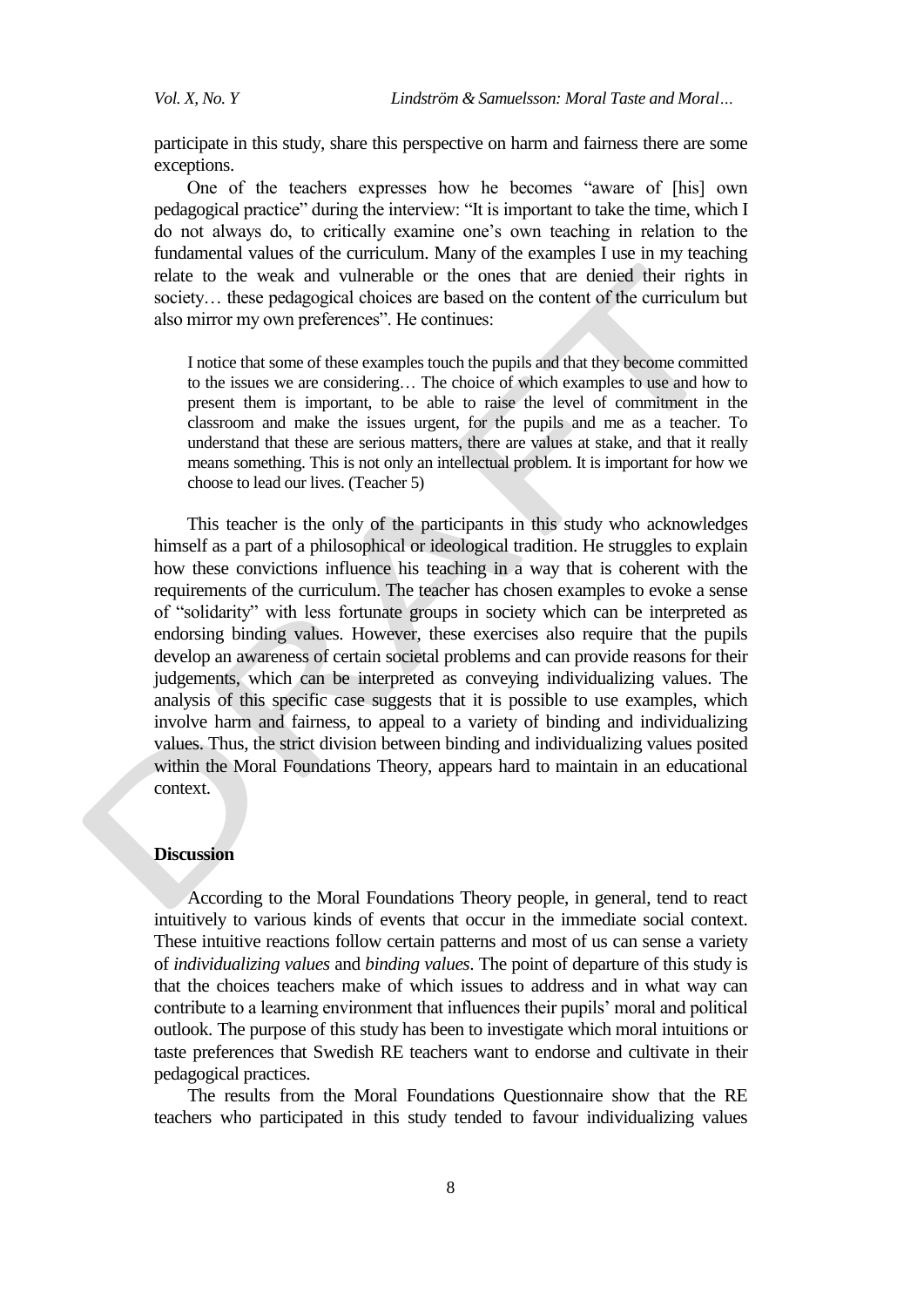$\overline{a}$ 

(harm 4.9/4.6, fairness 5/4.2) over binding values (loyalty 3.1/2.3, authority 2/2.4, sanctity 3.3/2.5) (where 0=not at all relevant and 5=extremely relevant to moral judgements).<sup>1</sup> These results are possible to compare to previous studies, where selfreported liberals favoured individualizing values (harm 3.67, fairness 3.74) over biding values (loyalty 2.07, authority 2.06, sanctity 1.27) whereas self-reported conservatives distributed their valuations almost evenly across the five foundations (harm 2.98, fairness 3.2, loyalty 3.08, authority, 3.28, sanctity 2.98) (Graham et al., 2011, p. 28). An interpretation is that the RE teachers who participated expressed an unusually liberal moral outlook.

This reading was confirmed when the teachers were given the opportunity to elaborate on how their preferences were reflected in their pedagogical practices. A consistent pattern in our interviews is that the teachers' values influenced their selection of issues they let their pupils treat in classroom exercises. The teachers stated that they often let their pupils discuss examples about the weak and vulnerable or those who were denied their rights in society. The pupils were consequently expected to be able to provide reasons for their own judgements regarding these matters. This would suggest that the purpose of these activities was not only to let the pupils pay special attention to issues related to individualizing values in society but also on them making and defending personal choices. A reasonable conclusion seems to be that the teachers who participated in this study selected examples and provided tasks that influenced the pupils' moral taste to include primarily individualizing values.

However, when we shift focus and analyse the teachers' reasons to dismiss binding values the picture of their pedagogical choices becomes more complex. The teachers who participated in this study argued that authority and tradition could not provide a solid foundation for ethical judgements. They seemed to view the ideals, norms and values that they wanted to endorse and cultivate as separated from a specific tradition. Yet, some teachers referred explicitly to traditions, as the enlightenment and the legislation, when they dismissed other traditions as the basis of ethical judgments. An interpretation is that the majority of these teachers did not regard their own values in connection to any social, cultural and historical context or as a part of a tradition. There are few indications of teachers participating in this study weighing various traditions or their value systems against each other. It is possible that qualitative studies of this kind will reveal deficiencies in the Moral Foundations Questionnaire as a self-report style of data collection. An example of this is that the teachers' dismissal of tradition as the basis of ethical judgement does not apply to their own individualist, liberal and democratic tradition.

The Moral Foundations Theory implies that the choices of issues and activities in the classroom may potentially have a political dimension since individualizing values have been associated with a liberal political position while binding values which have been associated with a conservative political position. The teachers' almost unanimous ambition to treat issues that endorse and cultivate

<sup>&</sup>lt;sup>1</sup>Since we used two questions to track each moral foundation we report one average per question (see Table 1).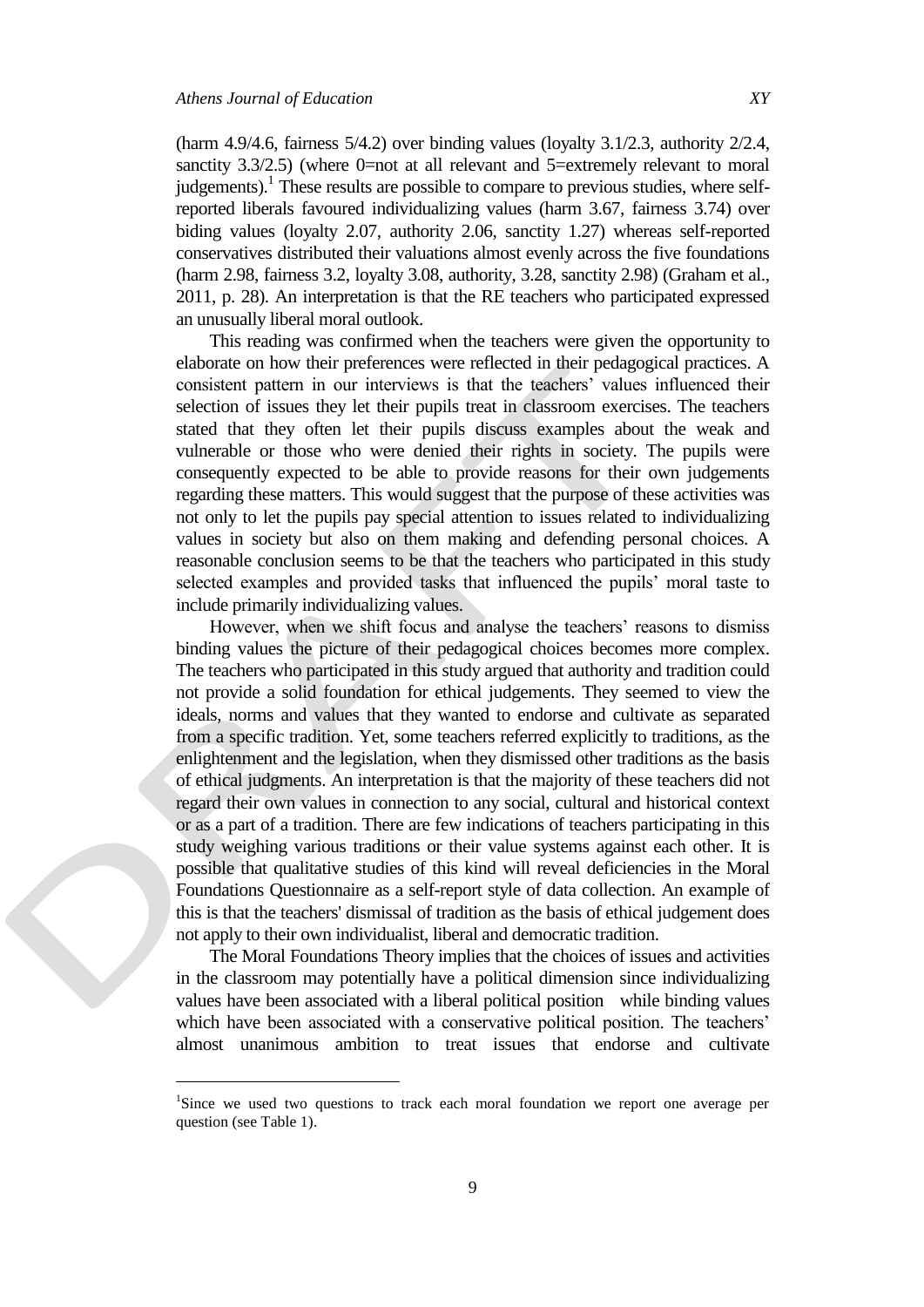individualizing values in the classroom would suggest that the pupils' moral taste preferences were influenced in a liberal direction. Nevertheless, one of the teachers (Teacher 5) who participated in the study stated that he had chosen examples about the weak and vulnerable or those who are denied their rights in society. If we use Moral Fundations Theory to categorize these examples, they are related to the individualizing values, harm and fairness. The teacher described how he used these examples to evoke a sense of "solidarity" with less fortunate groups in society that can be interpreted as endorsing binding values. We have suggested that it is possible to use this kind of examples to appeal to a variety of binding and individualizing values. This would dissolve the strict division between binding and individualizing values, posited within the Moral Foundations Theory, in an educational context.

# **Conclusions**

In this study, we have conducted qualitative interviews based on a modified version of the Moral Foundations Questionnaire, which was deliberately designed to track the participants moral taste preferences. We have used this approach as a complement to previous quantitative studies in order to examine which values Swedish RE teachers want to endorse and cultivate in their pedagogical practices. The participating teachers' ways of motivating their choices and giving examples of classroom practices problematizes self-report data collection since they dismiss traditions as the basis of ethical judgements and yet rely on them in their own assessments. We have also argued that the use of examples based on harm and fairness to evoke a sense of solidarity to the weak and vulnerable in society seems to dissolve the strict division between binding and individualizing values, posited within the Moral Foundations Theory, in an educational context.

#### References

- Blum, L. (2013). Political Identity and Moral Education: A Response to Jonathan Haidt"s The Righteous Mind. *Journal of Moral Education*, *42*(3), 298-315.
- Glover, R. J., Natesan, P., Wang, J., Rohr, D., McAfee-Etheridge, L., Booker, D. D., et al. (2014). Moral Rationality and Intuition: An Exploration of Relationships between the Defining Issues Test and the Moral Foundations Questionnaire. *Journal of Moral Education*, *43*(4), 395-412.
- Graham, J., Haidt, J., & Nosek, B. A. (2008). *The Moral Foundations Questionnaire (MFQ-30)*. Available at: www.MoralFoundations.org.
- Graham, J., Haidt, J., & Nosek, B. A. (2009). Liberals and Conservatives Rely on Different Sets of Moral Foundations. *Journal of Personality and Social Psychology*, *96*(5), 1029-1046.
- Graham, J., Haidt, J., & Rimm-Kaufman, S. E. (2008). Ideology and Intuition in Moral Education. *European Journal of Developmental Science*, *2*(3), 269-286.